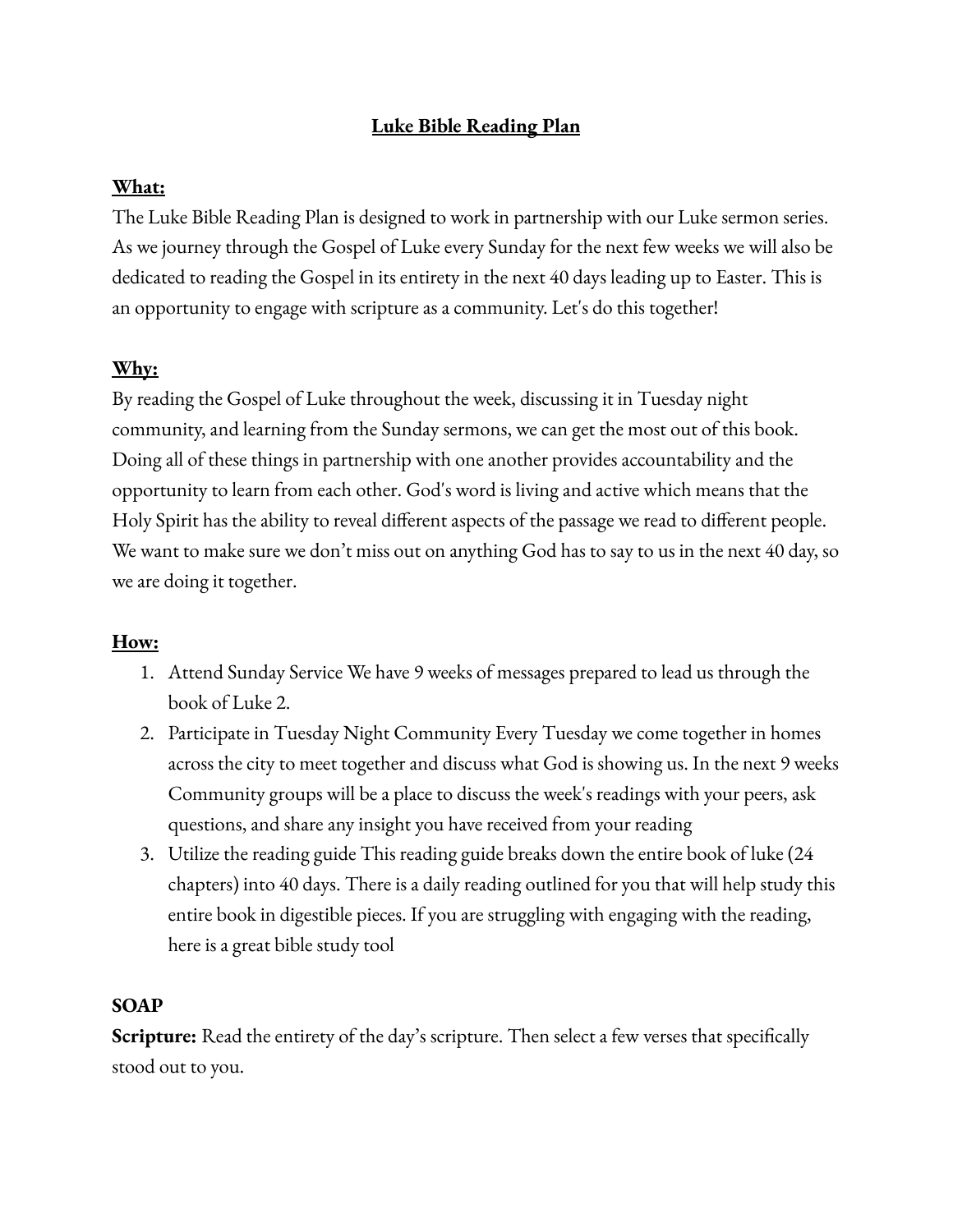**Observation:** What is happening in this scripture? This is not the part where you say what it means, you are just stating what is actually happening.

**Application:** What does this scripture mean. Interpret it and find a way to apply it to your life **Prayer:** Pray about what the lord showed you in this scripture

**Day 1:** *Luke 1:1-45*

**Day 2:** *Luke 1:46-80*

**Day 3:** *Luke 2:1-21*

**Day 4:** *Luke 2:22-52*

**Day 5:** *Luke 3:1-38*

**Day 6:** *Luke 4:1-44*

**Day 7:** *Luke 5:1-32*

**Day 8:** *Luke 5:33-6:16*

**Day 9:** *Luke 6:17-49*

**Day 10:** *Luke 7:1-35*

**Day 11:** *Luke 7:36-50*

**Day 12:** *Luke 8:1-21*

**Day 13:** *Luke 8:22-56*

**Day 14:** *Luke 9:1-17*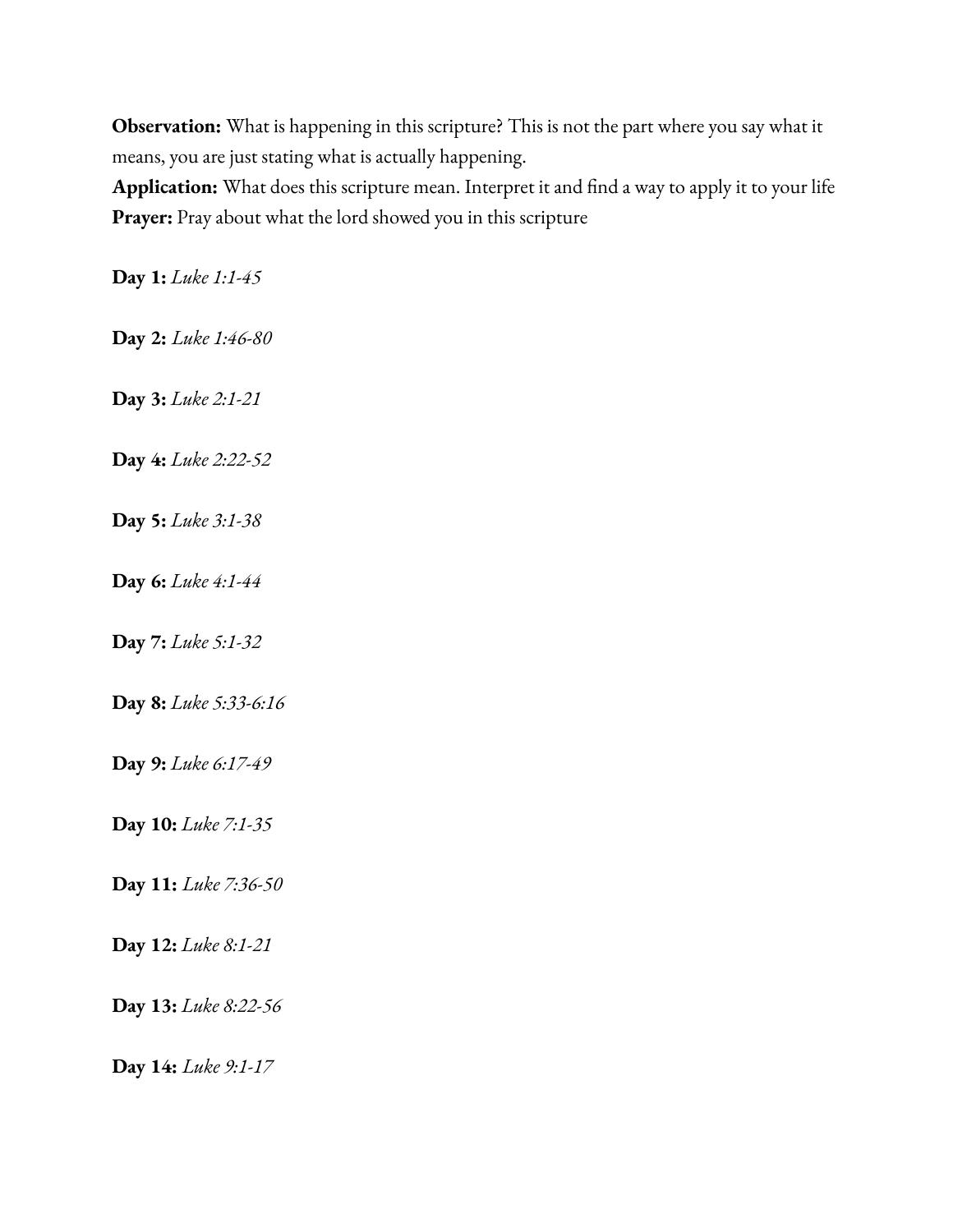**Day 15:** *Luke 9:18-36*

**Day 16:** *Luke 9:37-56*

**Day 17:** *Luke 9:57-10:37*

**Day 18:** *Luke 10:38-11:32*

**Day 19:** *Luke 11:33-12:12*

**Day 20:** *Luke 12:13-48*

**Day 21:** *Luke 12:49-13:9*

**Day 22:** *Luke 13:10-35*

**Day 23:** *Luke 14:1-35*

**Day 24:** *Luke 15:1-32*

**Day 25:** *Luke 16:1-31*

**Day 26:** *Luke 17:1-37*

**Day 27:** *Luke 18:1-17*

**Day 28:** *Luke 18:18-19:27*

**Day 29:** *Luke 19:28-44*

**Day 30:** *Luke 19:45-20:8*

**Day 31:** *Luke 20:9-26*